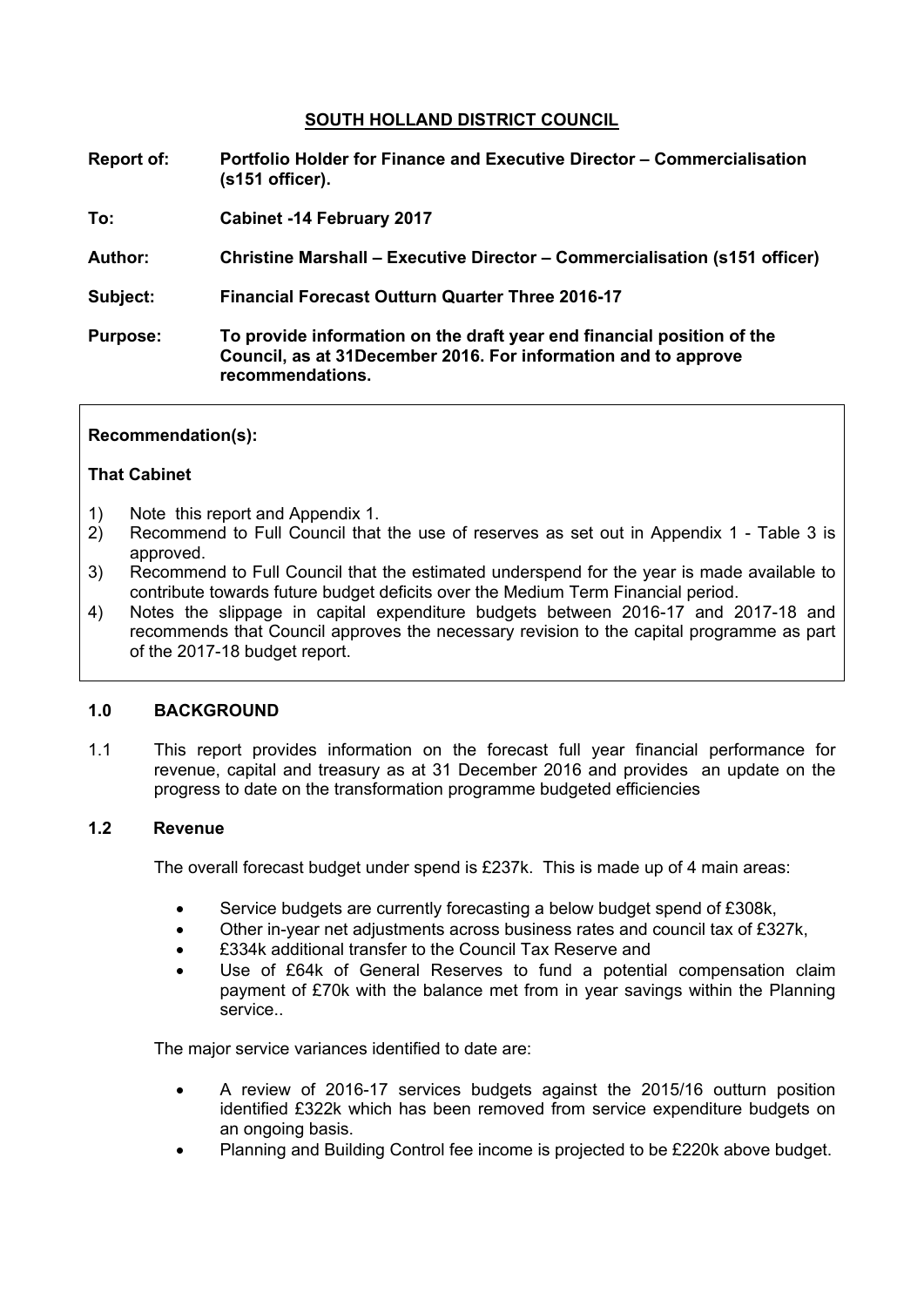- Employee costs are currently £106k above budget although further work is underway to determine the final impact on the General Fund.
- Premises costs (mainly repairs and maintenance and electricity) are £55k above budget.
- Investment Income is £68k below budget reduced interest returns and the interim investment policy which has limited investments to 1 month maximum.
- £70k potential planning compensation claim.

Further information on the variances is provided in section 1 (tables 1 and 2) of the attached report.

Table 3 summaries the anticipated year end position on the General Fund and Specific Reserves. A net withdrawal of £144k will reduce the year end Reserves to £9.361m.

## **1.3 Housing Revenue Account (HRA)**

Section 2 and Table 4 summarise the forecast outturn position for the HRA.

The forecast outturn is for a net £348k overspend on operational budgets due to changes in the way depreciation is calculated which is offset by a reduced transfer to the Major Repairs Reserve.

### **1.4 Collection Fund**

The balance of funding compared to budget for Council Tax and Business Rates are accounted for in future years budgets.

The Council Tax Collection Fund is forecast to have a £510k surplus of which SHDC's share is £61k. This has been reflected in the 2017-18 Budget.

The retained business rates collection fund is forecasting a deficit of £1.432m as a result of an increased provision for power station appeals, with South Holland's share being around £573k. The additional provision made will reduce the NNDR levy payable in year by £325k. This will be carried forward through the Council Tax Reserve to offset the deficit in 2017-18.

## **1.5 Capital**

The forecast outturn (Table 5) shows a projected spend of £5.998m for the year (62% of budget). This is a £3.682m variance from budget.

Table 6 summarises the variances and the required slippage of budgets into 2017-18.

Members are asked to recommend that the identified capital budget slippage should be incorporated into the capital programme as part of the 2017-18 budget report, elsewhere on this meeting's agenda.

## **1.6 Treasury**

During the year interest rates have fallen below the levels originally assumed when interest income budgets were set. In addition an interim investment policy was agreed which restricted investments to no more than a month pending decisions around potential capital investment requirements for Welland Homes.

Average deposits in Quarter 3 were £37m. Total projected interest returns are £200k against a budget of £268k.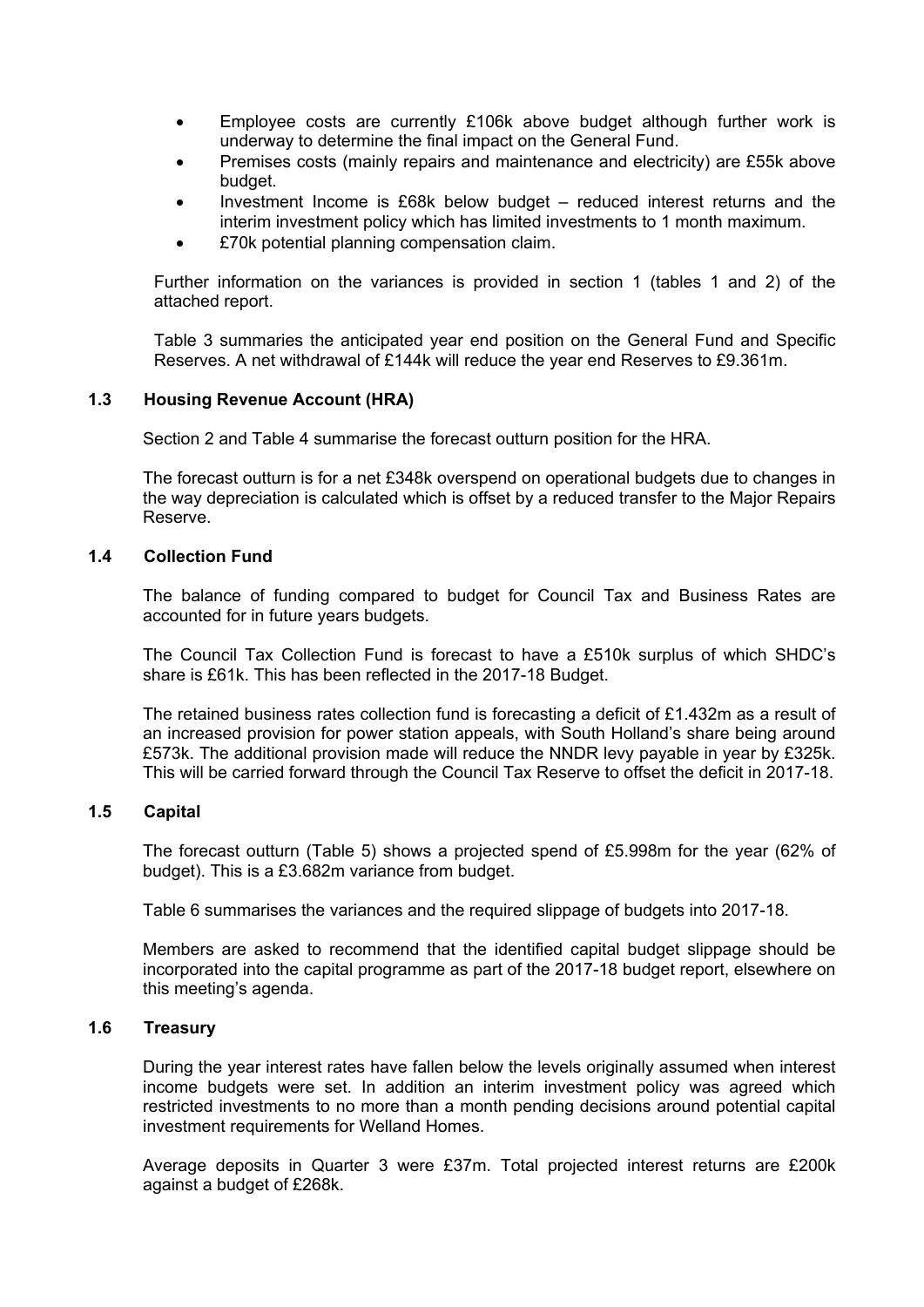Reduced interest income represents a budget pressure in both the current and future years as interest rates remain low.

## **2.0 OPTIONS**

**2.1** That this report and the attached appendix be noted and that cabinet recommend that Council approves the in year use of reserves and that the full year end underspend is contributed to the General Fund Reserve to provide funding towards future budget deficits.

# **3.0 REASONS FOR RECOMMENDATION(S)**

- **3.1** To provide timely information to Members on the anticipated overall financial position of the Council, enabling resource re-allocation as necessary.
- **3.2** To utilise efficiencies achieved in year to cover potential deficits in future years budgets due to delays in the Moving Forward Programme.

## **4.0 EXPECTED BENEFITS**

- **4.1** To ensure members are updated on the overall Council financial position.
- **4.2** To make the best use of funding available to the Council.

### **5.0 IMPLICATIONS**

### **5.1 Corporate Priorities**

The Council's budget and associated spend supports the Councils priorities.

### **5.2 Financial**

The report and appendix are financial in nature.

## **5.3 Risk Management**

Where known risks are included within the report.

## **5.4 Stakeholders / Consultation / Timescales**

Budget holders have been consulted on their budget variances.

### **5.5 Transformation Programme**

The transformation programme is intrinsically linked to the Council's budget and this report includes progress on the Moving Forward programme to date.